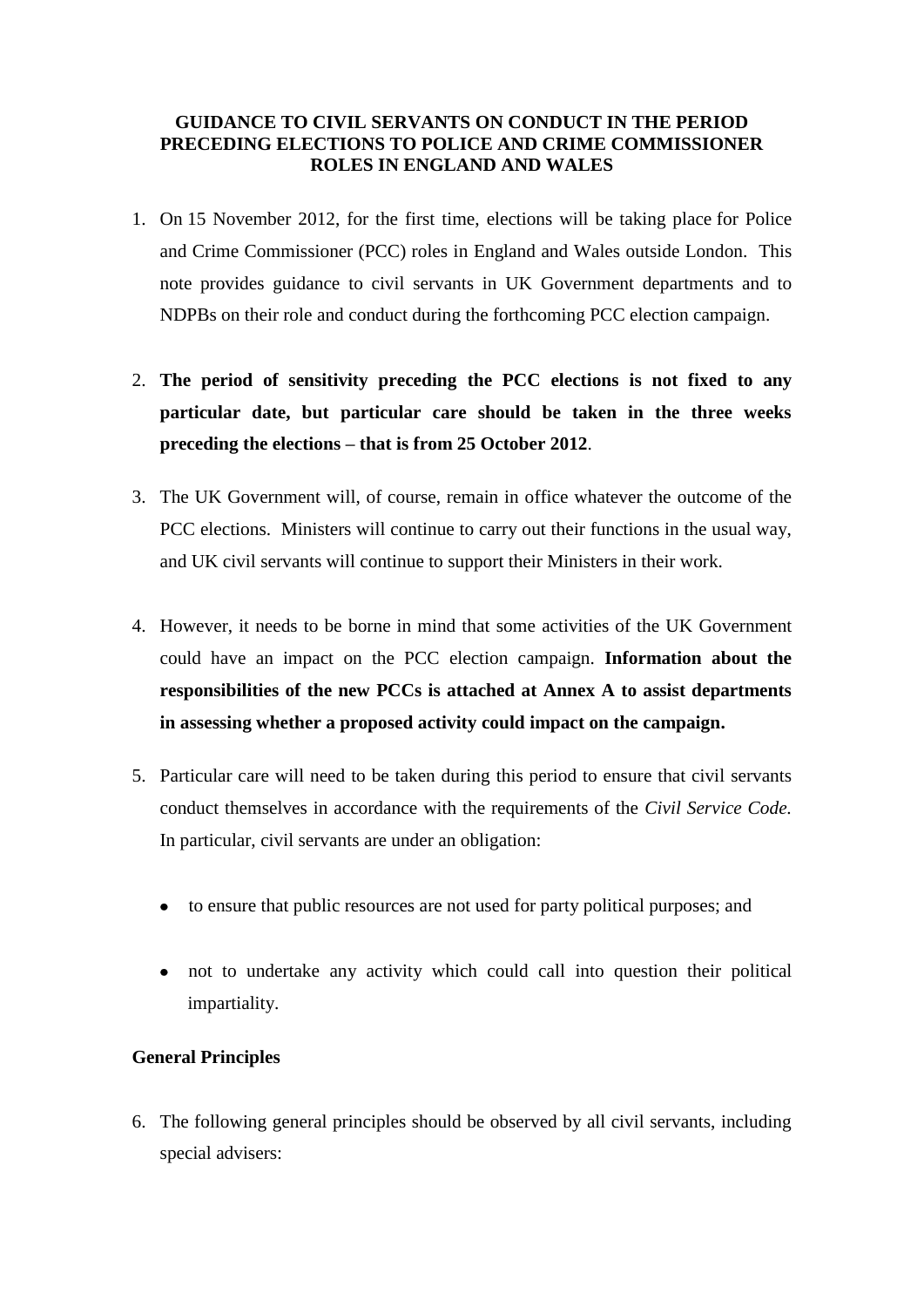- a) particular care should be taken over official support, and the use of public resources, including publicity, for Ministerial or official announcements which could have a bearing on matters relevant to these elections. In some cases it may be better to defer an announcement until after the elections, but this would need to be balanced carefully against any implication that deferral could itself influence the political outcome – each case should be considered on its merits;
- b) care should also be taken in relation to proposed visits;
- c) special care should be taken in respect of paid publicity campaigns and to ensure that publicity is not open to the criticism that it is being undertaken for party political purposes;
- d) There should be even-handedness in meeting information requests from the individual candidates, political parties, and campaigning groups;
- e) officials should not be asked to provide new arguments for use in election debates.

#### **Handling of Requests for Information**

- 7. There should be even handedness in meeting information requests from candidates. The aim should be to respond to requests as quickly as possible.
- 8. Where it is clear that a candidate's request is an FOI request, it must be handled in accordance with the Freedom of Information Act 2000. The Act requires public authorities to respond to requests promptly and in any event not later than 20 working days after the date of receipt. Where it is clear that it will not be possible to provide a quick response, the candidate should be given the opportunity to refine the request if they wish, so that it can be responded to more quickly.
- 9. Enquiries from the media should be handled by Departmental Press Officers.

#### **Ministerial Visits**

10. In this period, particular care should be taken in respect of proposed visits to areas affected by elections. Official support must not be given to visits and events with a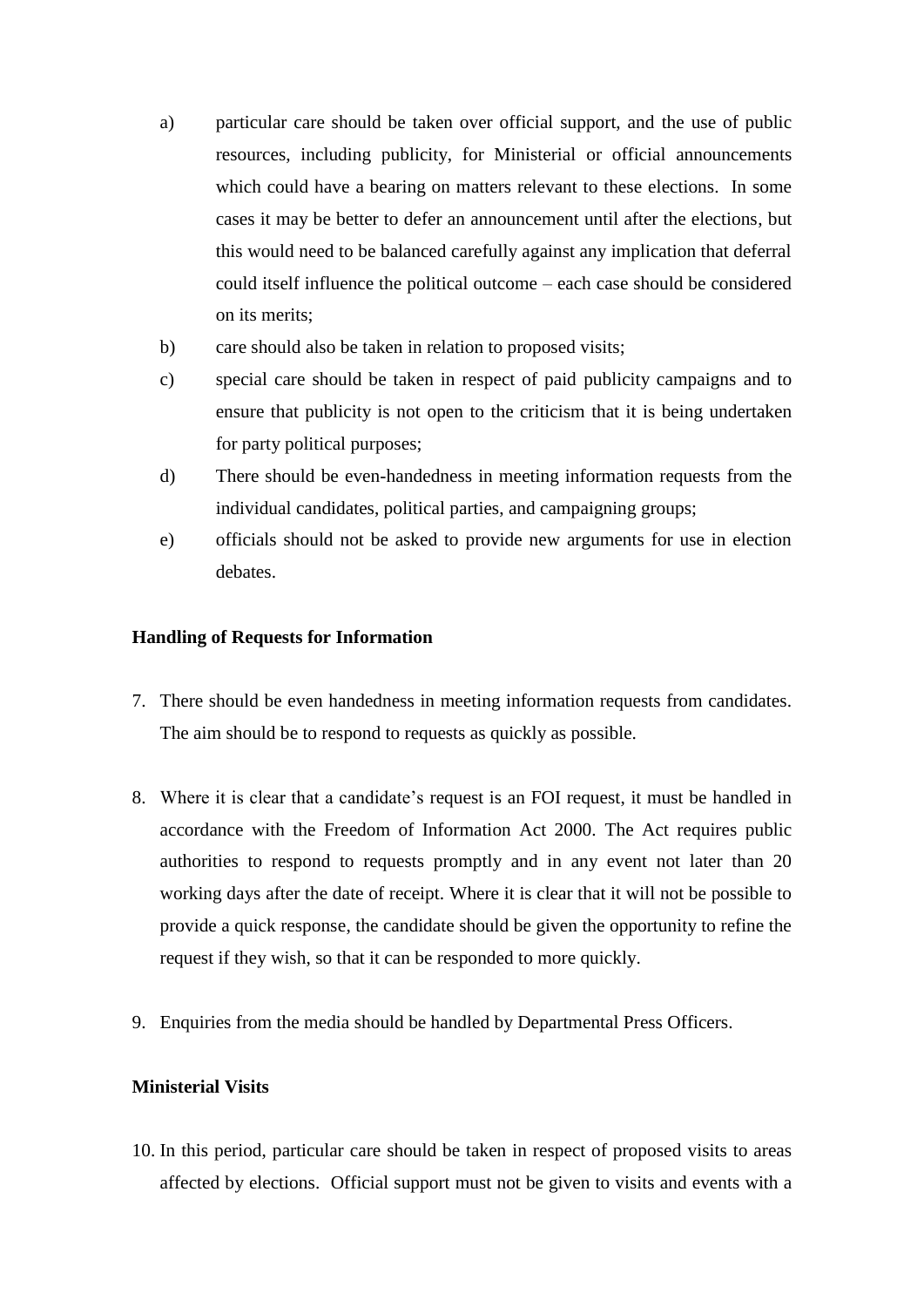party political or campaigning purpose. In cases of doubt, further guidance should be sought from your Permanent Secretary's office and/or the Propriety and Ethics Team in the Cabinet Office.

#### **Announcements**

11. Similarly, national announcements by the UK Government may have a particular impact on issues relating to the role and responsibilities of PCCs. It may be necessary to postpone making certain announcements until after the elections. Of course, this needs to be balanced carefully against any implication that deferral itself could influence the political outcome. Each case should be considered on its merits. Again, in cases of doubt further advice should be sought from your Permanent Secretary's office and/or the Propriety and Ethics Team in the Cabinet Office.

#### **Public Consultations**

12. Public consultations with a particular connection with PCC related issues should generally not be launched during the period between 25 October and 15 November inclusive. If a consultation is on-going during this period, it should continue as normal. However, Departments should avoid taking action which will compete with candidates for the attention of the public. This effectively means not undertaking publicity or consultation events for those consultations that are still in progress. During this period, departments may continue to receive and analyse responses.

#### **Communication Activities**

- 13. Care should be taken around press and marketing activity concerning PCC related issues during this period.
- 14. It is also important to take care with official websites which will be scrutinised closely during this period. In cases of doubt, guidance should be sought from the Government Communications Team at the Cabinet Office on 020 7261 8847 (email: [gcn@co.gsi.gov.uk\)](mailto:gcn@co.gsi.gov.uk).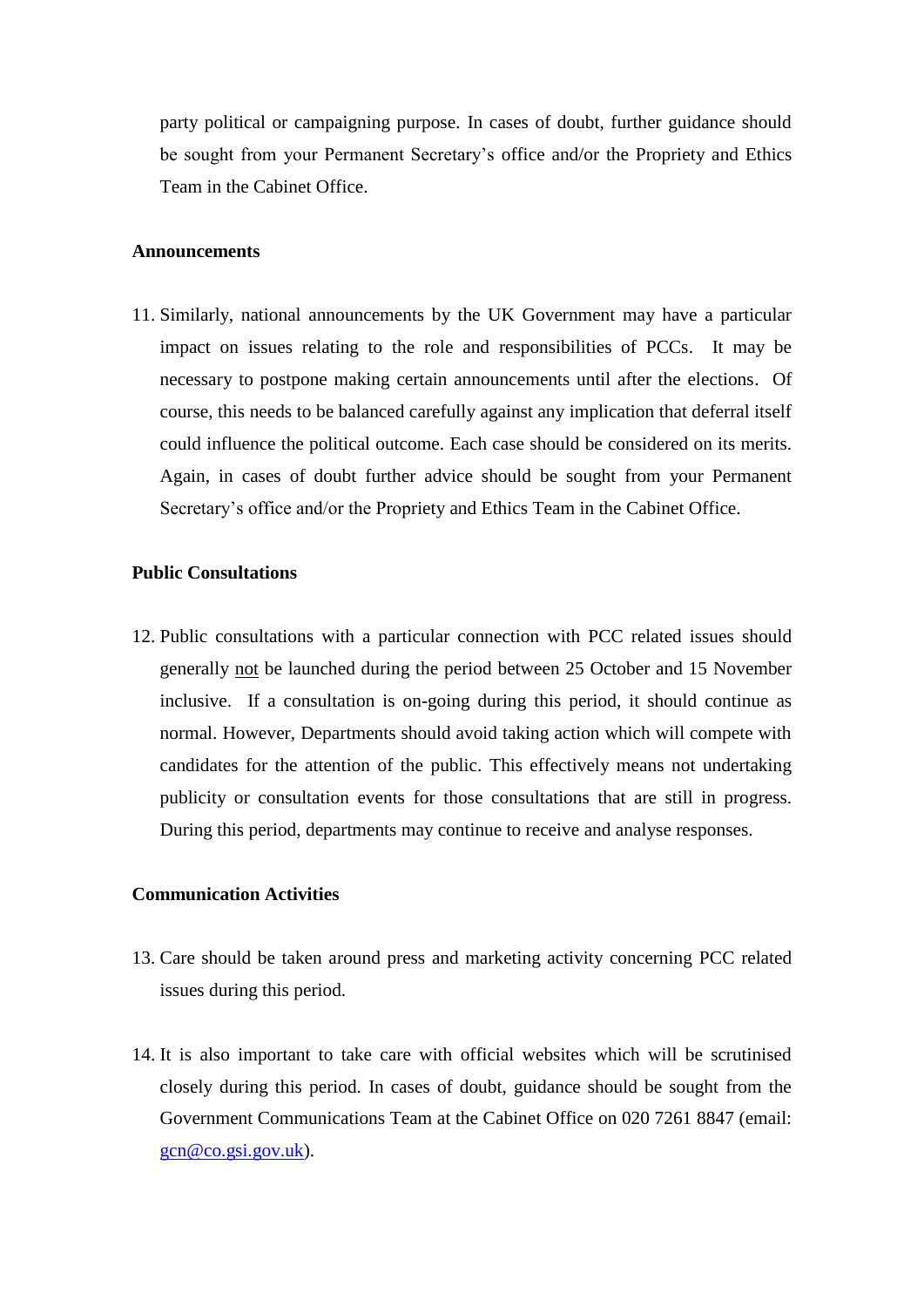#### **Use of Government Property**

15. Government property should not be used by Ministers or candidates for electioneering purposes. Decisions on the use of local authority (including police authority) properties should be for those legally responsible for the premises.

#### **Political Activity**

- 16. Political activity by civil servants connected with the PCC elections falls within the definition of **national** political activity.
- 17. In May 2012, the Head of the Civil Service issued guidance for civil servants who may be considering standing for election as a PCC, or planning to take part in a PCC election campaign. A copy of the guidance is attached at **Annex B**.

#### **Special Advisers**

- 18. Under the terms of their contracts, special advisers are precluded from taking part in national political activities. Special advisers intending to stand for election as a PCC will need to resign their appointment before they are publicly identified as a candidate or prospective candidate. Any special adviser wishing to take an active public part in a PCC campaign will need to resign their appointment. There is no entitlement to severance pay in these circumstances.
- 19. Official resources such as telephones, computers, official stationery and departmental administrative support must not be used in support of PCC election campaigning.
- 20. Further guidance is set out in the *Code of Conduct for Special Advisers*. [\(http://www.cabinetoffice.gov.uk/sites/default/files/resources/special-advisers-code](http://www.cabinetoffice.gov.uk/sites/default/files/resources/special-advisers-code-of-conduct.pdf)[of-conduct.pdf\)](http://www.cabinetoffice.gov.uk/sites/default/files/resources/special-advisers-code-of-conduct.pdf)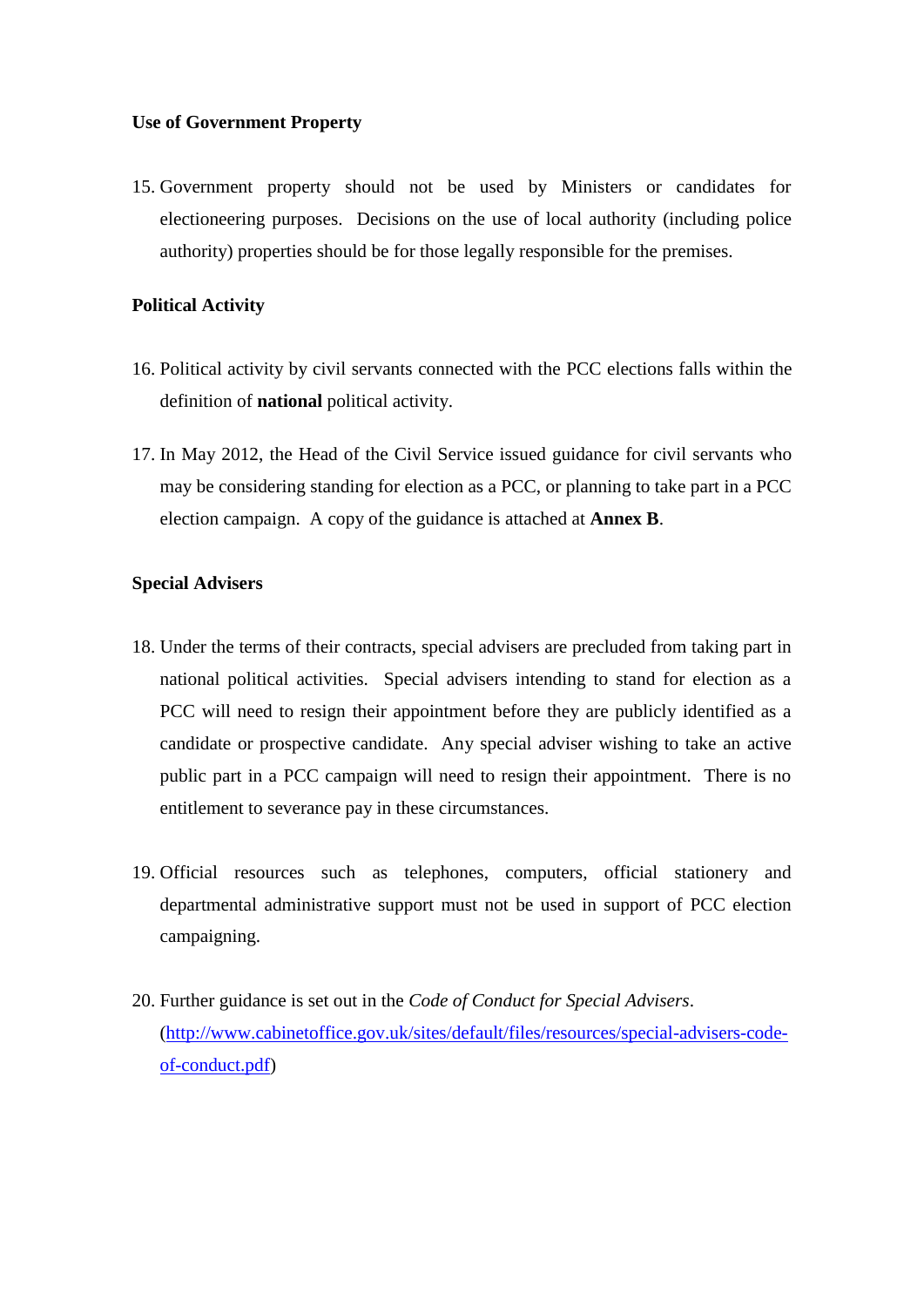#### **Non Departmental Public Bodies (NDPBs)**

21. NDPBs spend public money, make public announcements, and use Government property. This guidance therefore also applies to their activities. Sponsor departments should ensure that their NDPBs are aware of it, and that the sponsor department is consulted in cases of doubt.

## **Further Advice**

- 22. For further advice in cases of doubt, you should consult your Permanent Secretary's office, who may consult the Propriety and Ethics Team in the Cabinet Office on 020 7276 3968/1898 (e-mail [electionqueries@cabinet-office.gsi.gov.uk\)](mailto:electionqueries@cabinet-office.gsi.gov.uk).
- 23. Further information about Police and Crime Commissioners more generally is available at<http://homeoffice.gov.uk/pcc> or from the Police Reform Unit at the Home Office on 020 7035 4858.

**Cabinet Office September 2012**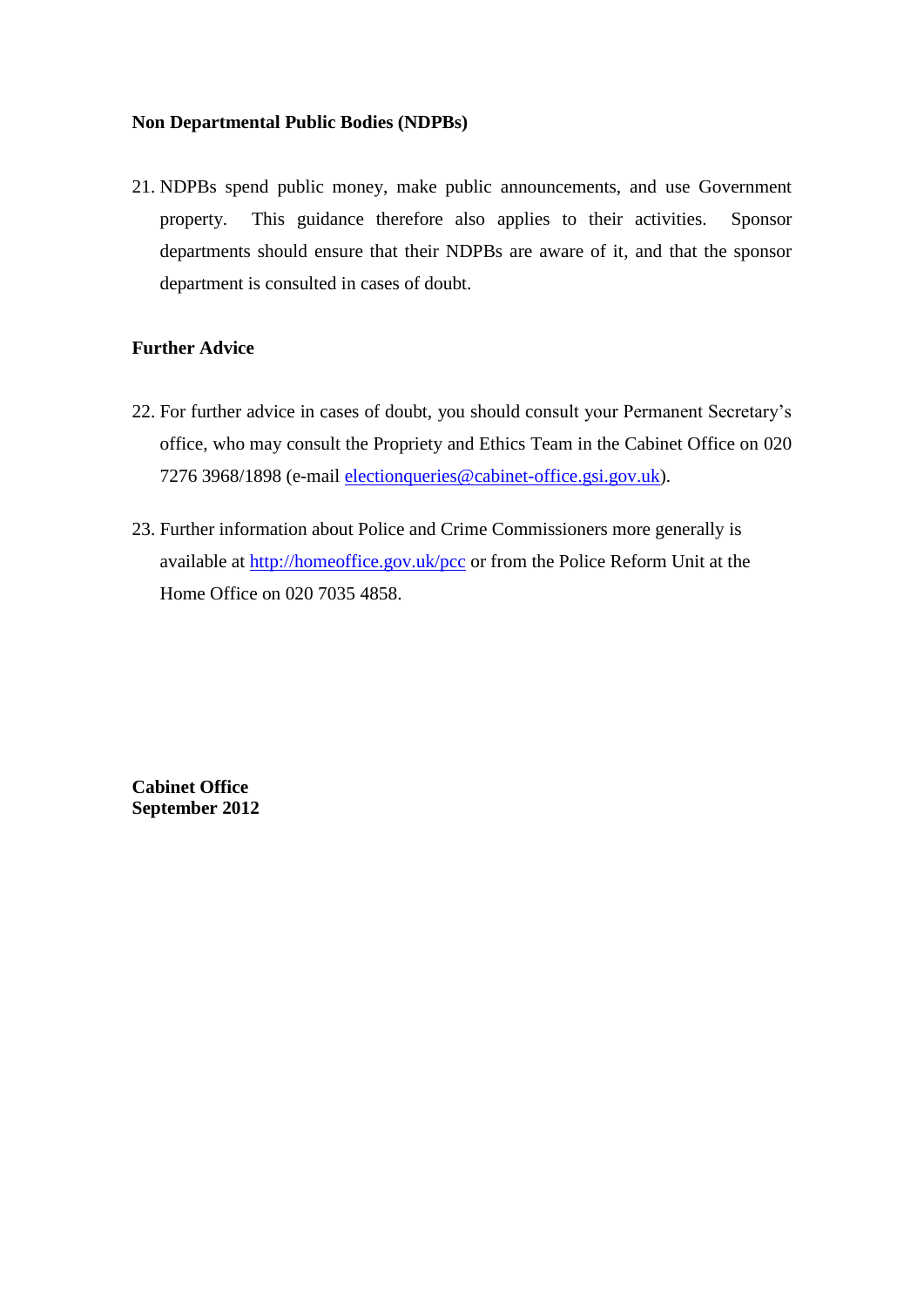# **RESPONSIBILITIES OF POLICE AND CRIME COMMISSIONERS**

Police and crime commissioners (PCCs) will ensure the policing needs of their communities are met as effectively as possible, bringing communities closer to the police, building confidence in the system and restoring trust. PCCs will make and influence key decisions that will impact on how your local area looks and feels - from CCTV, street lighting and graffiti to tackling gangs and drugdealing. Their job will be to listen to the public and then respond to their needs, bringing more of a public voice to policing and giving the public a name and a face to complain to if they aren't satisfied.

| <b>Setting the strategic</b><br>direction and                                                    | Being accountable to the electorate.                                                                                                                                                                                      |
|--------------------------------------------------------------------------------------------------|---------------------------------------------------------------------------------------------------------------------------------------------------------------------------------------------------------------------------|
| accountability for<br>policing                                                                   | Setting strategic policing priorities.                                                                                                                                                                                    |
|                                                                                                  | Holding the force to account through the Chief<br>Constable, and consulting and involving the<br>public.                                                                                                                  |
|                                                                                                  | Hiring and, when necessary, dismissing the<br>Chief Constable.                                                                                                                                                            |
| <b>Working with partners</b><br>to prevent and tackle<br>crime and re-offending                  | Ensuring that the police respond effectively to<br>public concerns and threats to public safety.                                                                                                                          |
|                                                                                                  | Promoting and enabling joined up working<br>on community safety and criminal justice.                                                                                                                                     |
|                                                                                                  | Increasing public confidence in how crime<br>is cut and policing delivered.                                                                                                                                               |
| <b>Invoking the voice of the</b><br>public, the vulnerable<br>and victims                        | Ensuring that public priorities are acted upon,<br>victims are consulted and that the most<br>vulnerable individuals are not overlooked.                                                                                  |
|                                                                                                  | Complying with the General Equality Duty under<br>the Equality Act.                                                                                                                                                       |
| <b>Contributing to</b><br>resourcing of policing<br>response to regional<br>and national threats | Ensuring an effective policing contribution<br>alongside other partners to national<br>arrangements to protect the public from other<br>cross- boundary threats inline with the<br><b>Strategic Policing Requirement.</b> |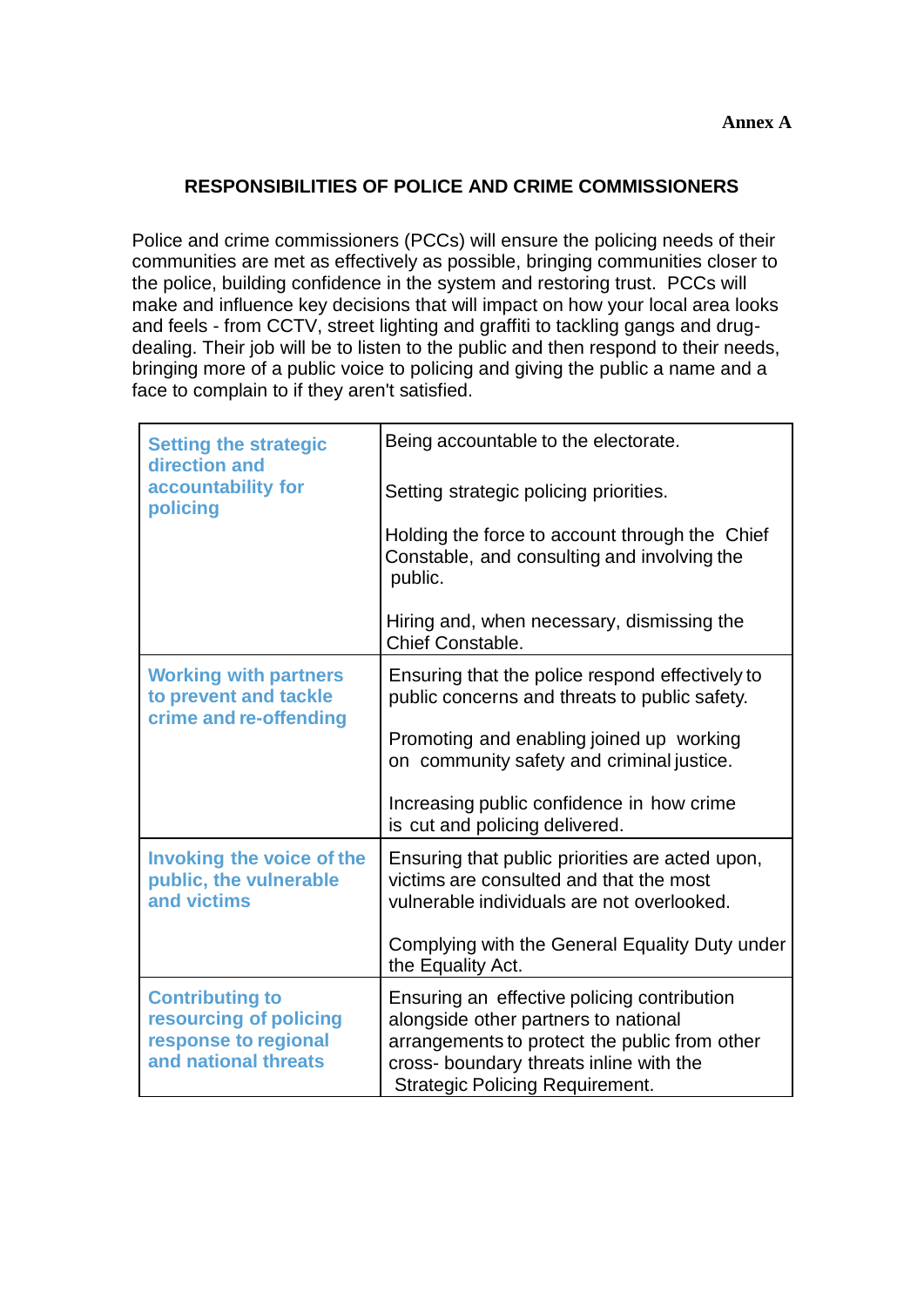| <b>Ensuring value for money</b> | Responsible for setting the budget,<br>including the police precept component of<br>council tax, and the distribution of policing<br>grants from central government. |
|---------------------------------|----------------------------------------------------------------------------------------------------------------------------------------------------------------------|
|                                 | Commissioning services from partners<br>that will contribute to cutting crime.                                                                                       |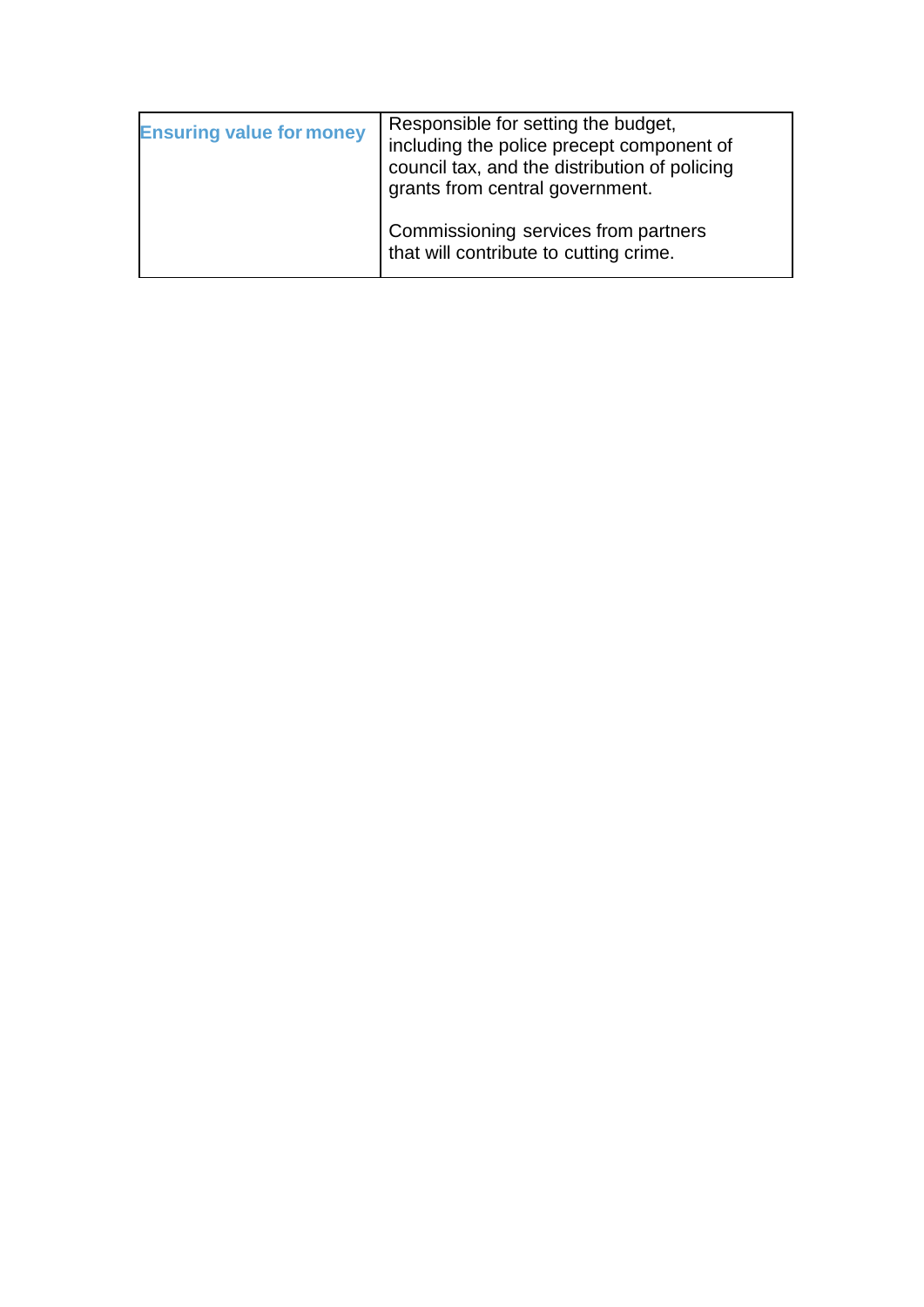#### **Annex B**

## **ELECTIONS OF POLICE AND CRIME COMMISSIONERS**

**This guidance is for civil servants who may be considering standing for election as a Police and Crime Commissioner (PCC), or planning to take part in a PCC election campaign.**

2. The first elections of PCCs will take place on 15 November 2012. One PCC will be elected for each Police Force area in England and Wales outside London. Selection processes for potential candidates are now underway.

3. Political activity connected with the PCC elections falls within the definition of **national** political activity. Detailed rules and guidance on the restrictions on civil servants' involvement in political activities are set out at Section 4.4 of the *Civil Service Management Code* <http://www.civilservice.gov.uk/about/resources/civil-service-management-code> and in departmental staff handbooks.

4. Under the rules, the Civil Service is categorised into three groups:

- the "politically free" industrial and non-office grades;
- the "politically restricted" members of the Senior Civil Service, civil servants in Grades 6 and 7 (or equivalent), plus members of the Fast Stream Development Programme;
- the "intermediate group" civil servants outside the "politically free" and "politically restricted" groups.

5. Politically restricted civil servants are totally debarred from national political activities (as defined in the *Civil Service Management Code* and departmental staff handbooks). Intermediate group civil servants may engage in national political activities with the permission of the department and subject to any conditions that the department may apply in individual cases.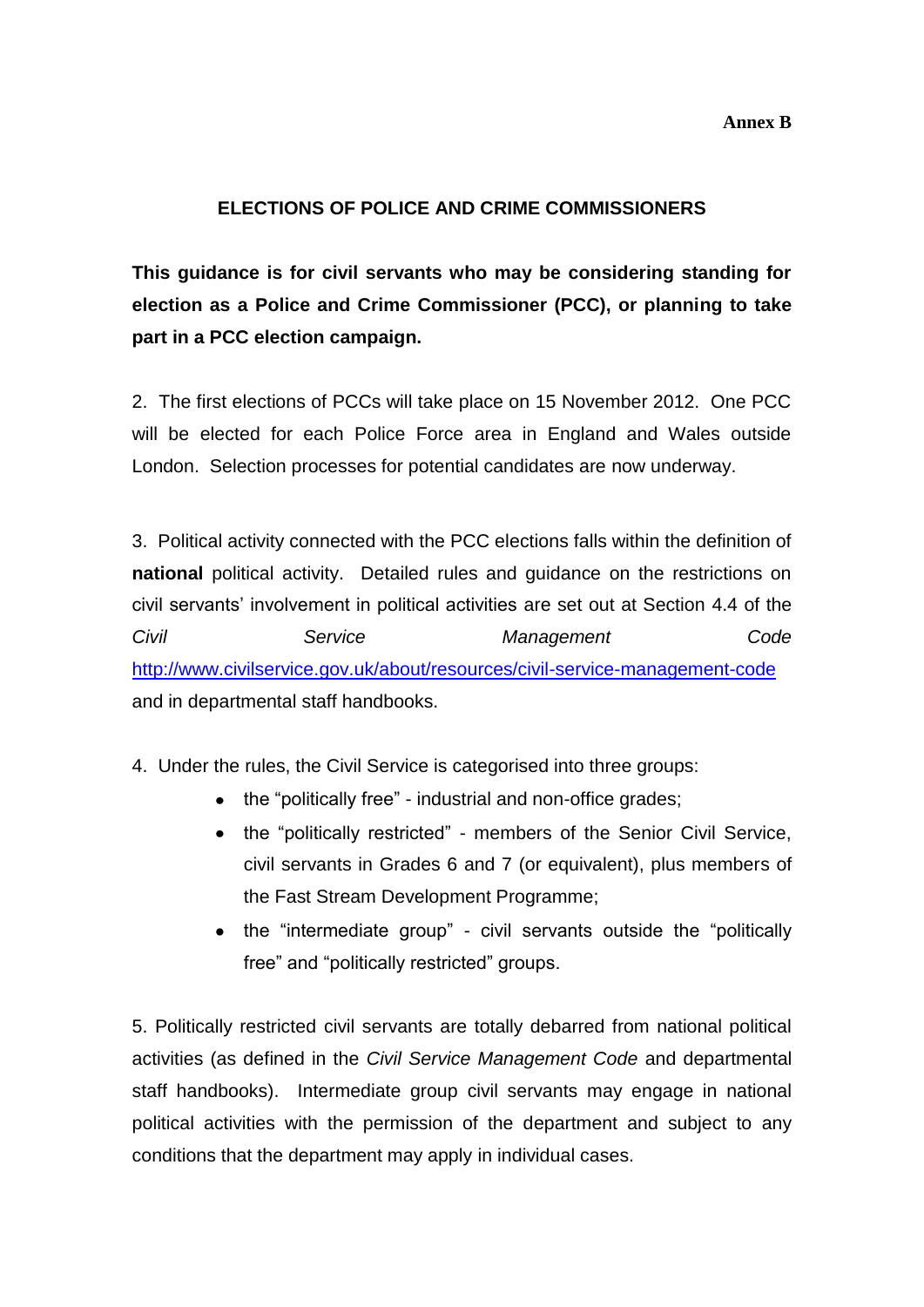# 6. The Police Reform and Social Responsibility Act 2011 <http://www.legislation.gov.uk/ukpga/2011/13/contents>

sets out the requirements for election to PCC roles. The Act disqualifies civil servants from election as a PCC, by virtue of their disqualification under the House of Commons Disqualification Act 1975. Therefore, no civil servant, regardless of which group he or she belongs to, can hold office as a Police and Crime Commissioner and remain as a civil servant.

7. The rules relating to political activity also apply to civil servants on secondment to outside organisations. Individuals seconded into the Civil Service are also covered by these rules for the duration of their appointment.

8. The *Civil Service Management Code* makes clear that civil servants in the politically restricted group or intermediate group "must not allow the expression of their personal political views to constitute so strong and so comprehensive a commitment to one political party as to inhibit or appear to inhibit loyal and effective service to Ministers of another party". Civil Servants in these groups must therefore resign from the Civil Service before their candidature or shortlisting for candidature for election as a PCC becomes public. This includes civil servants who are intending to stand as independent candidates.

9. Civil servants in the politically free group are able to remain civil servants and be publicly identified as a candidate. However, they must submit their resignation before they give their consent to nomination in accordance with the Police and Crime Commissioner Elections Order 2012.

10. Setting aside candidature for election as a PCC, those in the politically free group may engage without restriction in national political activities (as defined in the *Civil Service Management Code* and departmental staff handbooks). Civil servants in the politically free group may therefore take an active part in PCC campaigning.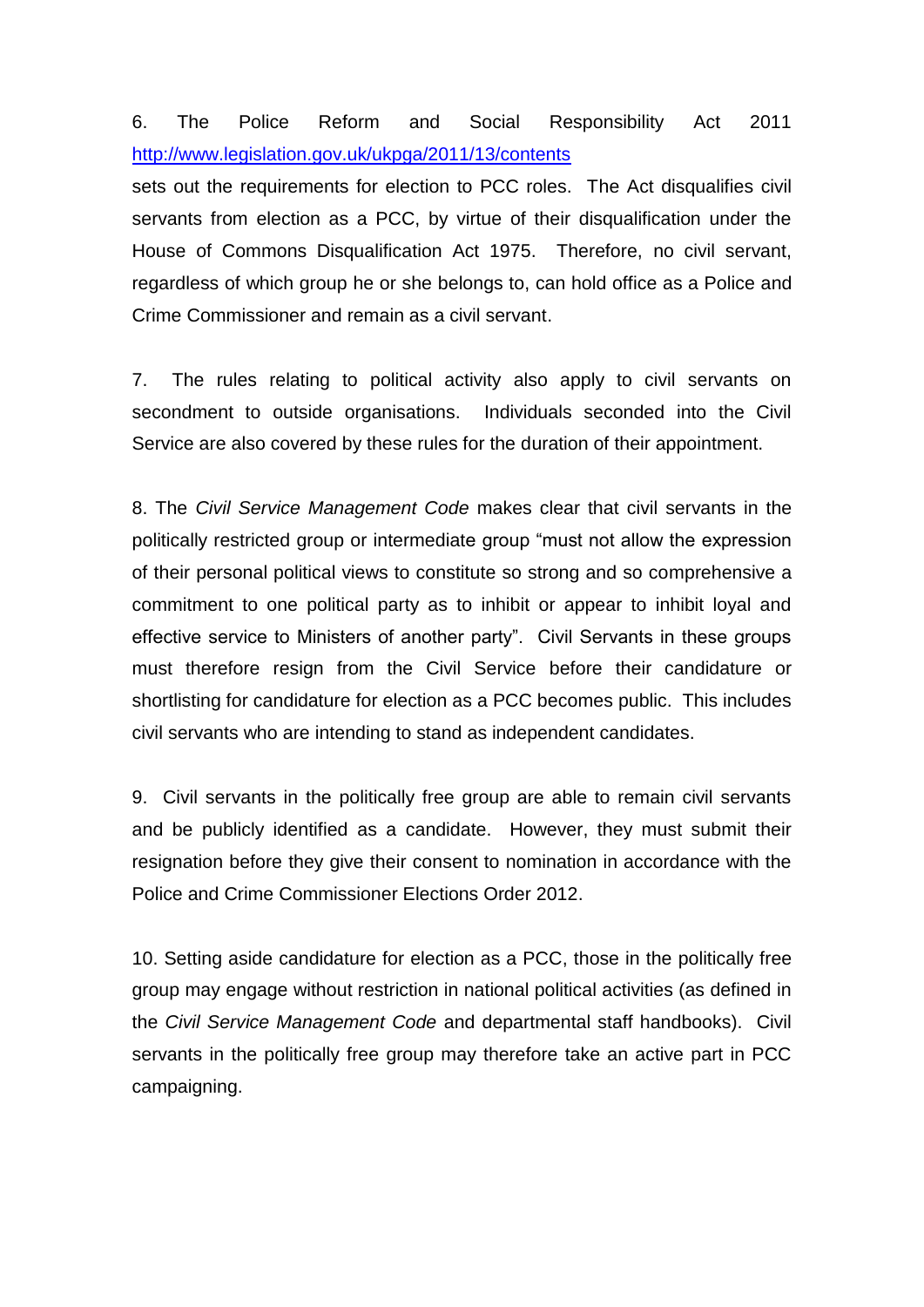11. Departments must reinstate former civil servants in the politically free group who have resigned to stand for election and whose candidature has proved unsuccessful, provided they apply within a week of declaration day.

12. Departments have discretion to reinstate former civil servants who have resigned from the politically restricted or intermediate groups to stand for election and whose candidature has proved unsuccessful. Former civil servants from these groups seeking reinstatement should apply no later than a week after declaration day if they are not elected. There is no automatic right to reinstatement for civil servants from these groups, and departments should consider each application on its merits. This will include consideration of the individual's performance and attendance record, the way they have conducted themselves during the campaign, and the nature of their former role. For some individuals, it may not be possible to post them back to their former area of employment because, for instance, of the sensitivity of their work and/or because their previous role is no longer vacant, and while every effort should be made to post these individuals to other areas, rather than reject their applications, it may not always be possible.

13. Under the terms of their contracts, special advisers are precluded from taking part in national political activities. Special advisers intending to stand for election as a PCC will need to resign their appointment before they are publicly identified as a candidate or prospective candidate. Any special adviser wishing to take an active part in a PCC campaign will need to resign their appointment. There is no entitlement to severance pay in these circumstances.

14. The members and staff of some non-departmental public bodies and other arm's length public sector bodies are disqualified from election to PCC roles under the provisions of the Police Reform and Social Responsibility Act 2011. More generally, as always, it is important that all NDPBs and other public sector bodies avoid becoming involved in party political controversy.

15. Further advice on this guidance is available from the Propriety and Ethics Team in the Cabinet Office; telephone: 020 7276 3968/2462. Further